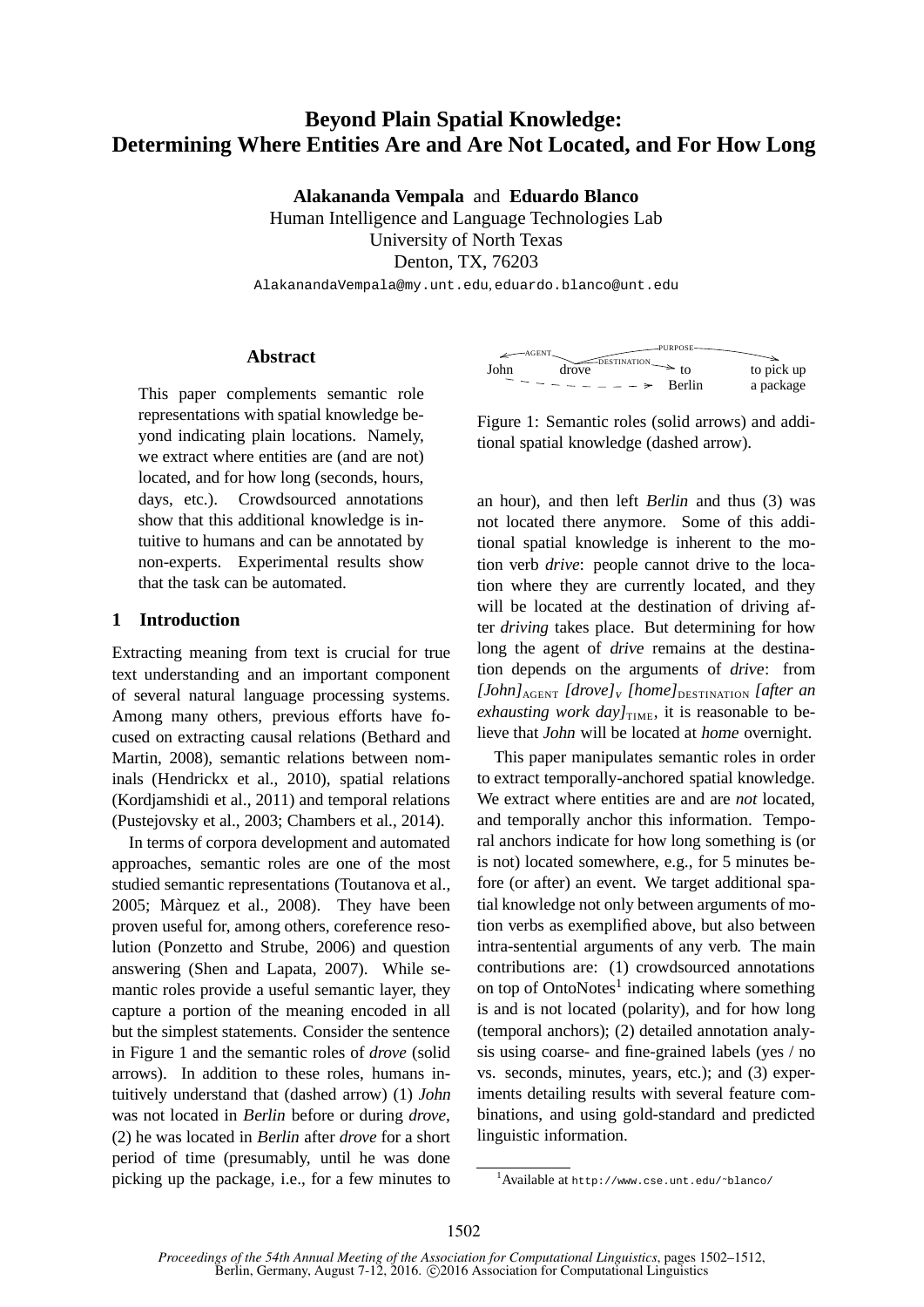# **2 Definitions and Background**

We use  $R(x, y)$  to denote a semantic relationship R between x and y.  $R(x, y)$  can be read "x has R <sup>y</sup>", e.g., AGENT(drove, John) can be read "drove has AGENT John." By definition, semantic roles are semantic relationships between predicates and their arguments—for all semantic roles  $R(x, y)$ , x is a predicate and <sup>y</sup> is an argument of <sup>x</sup>. Generally speaking, semantic roles capture who did what to whom, how, when and where.

We use the term *additional spatial knowledge* to refer to spatial knowledge not captured with semantic roles, i.e., spatial meaning between <sup>x</sup> and <sup>y</sup> where (1) x is not a predicate or (2) x is a predicate and <sup>y</sup> is not an argument of <sup>x</sup>. As we shall see, we go beyond extracting "<sup>x</sup> has LOCATION <sup>y</sup>" with plain  $LOCATION(x, y)$  relations. We extract where entities are and are not located, and for how long they are located (and not located) somewhere.

#### **2.1 Semantic Roles in OntoNotes**

OntoNotes (Hovy et al., 2006) is large corpus (≈64K sentences) that includes verbal semantic role annotations, i.e., the first argument <sup>x</sup> of any role  $R(x, y)$  is a verb.<sup>2</sup> OntoNotes semantic roles follow PropBank framesets (Palmer et al., 2005). It uses a set of numbered arguments  $(ARG_0-ARG_5)$ whose meanings are verb-dependent, e.g.,  $ARG<sub>2</sub>$ is used for "*employer*" with verb *work.01* and "*expected terminus of sleep*" with verb *sleep.01*. Additionally, it uses argument modifiers which share a common meaning across verbs (ARGM-LOC, ARGM-TMP, ARGM-PRP, ARGM-CAU, etc.). For a detailed description of OntoNotes semantic roles, we refer the reader to the LDC catalog<sup>3</sup> and PropBank (Palmer et al., 2005). To improve readability, we often rename numbered arguments, e.g., AGENT instead of  $ARG<sub>0</sub>$  in Figure 1.

#### **3 Related Work**

Approaches to extract PropBank-style semantic roles have been studied for years (Carreras and Màrquez, 2005), state-of-the-art tools sobtain Fmeasures of 83.5 (Lewis et al., 2015). In this paper, we complement semantic role representations with temporally-anchored spatial knowledge.

Extracting additional meaning on top of popular corpora is by no means a new problem. Gerber and Chai (2010) augmented NomBank (Meyers et al., 2004) annotations with additional numbered arguments appearing in the same or previous sentences, and Laparra and Rigau (2013) presented an improved algorithm for the same task. The SemEval-2010 Task 10 (Ruppenhofer et al., 2009) targeted cross-sentence missing arguments in FrameNet (Baker et al., 1998) and PropBank (Palmer et al., 2005). Silberer and Frank (2012) casted the SemEval task as an anaphora resolution task. We have previously proposed an unsupervised framework to compose semantic relations out of previously extracted relations (Blanco and Moldovan, 2011), and a supervised approach to infer additional argument modifiers (ARGM) for verbs in PropBank (Blanco and Moldovan, 2014). Unlike the current work, these previous efforts (1) improve the semantic representation of verbal and nominal predicates, or (2) infer relations between arguments of the same predicate.

More recently, we showed that spatial relations can be inferred from PropBank-style semantic roles (Blanco and Vempala, 2015; Vempala and Blanco, 2016). In this paper, we expand on this idea as follows. First, we not only extract whether "x has LOCATION y" before, during or after an event, but also specify for how long before and after (seconds, minutes, hours, days, weeks, months, years, etc.). Second, we release crowdsourced annotations for 1,732 potential additional spatial relations. Third, we experiment with both gold and predicted linguistic information.

Spatial semantics has received considerable attention in the last decade.

The task of spatial role labeling (Kordjamshidi et al., 2011; Kolomiyets et al., 2013) aims at representing spatial information with so-called spatial roles, e.g., trajector, landmark, spatial and motion indicators, etc. Unlike us, spatial role labeling does not aim at extracting where entities are *not* located or temporally-anchored spatial information. But doing so is intuitive to humans, as the examples and crowdsourced annotations in this paper show. Spatial knowledge is intuitively associated with motion events, e.g., *drive*, *go*, *fly*, *walk*, *run*. Hwang and Palmer (2015) presented a classifier to detect caused motion constructions triggered by non-motion verbs, e.g., *The crowd laughed the clown off the stage* (i.e., the crowd made the clown leave the stage). Our work does not target motion verbs or motion constructions,

 $2$ We use the CoNLL 2011 Shared Task release (Pradhan et al., 2011), http://conll.cemantix.org/2011/

<sup>3</sup> https://catalog.ldc.upenn.edu/LDC2013T19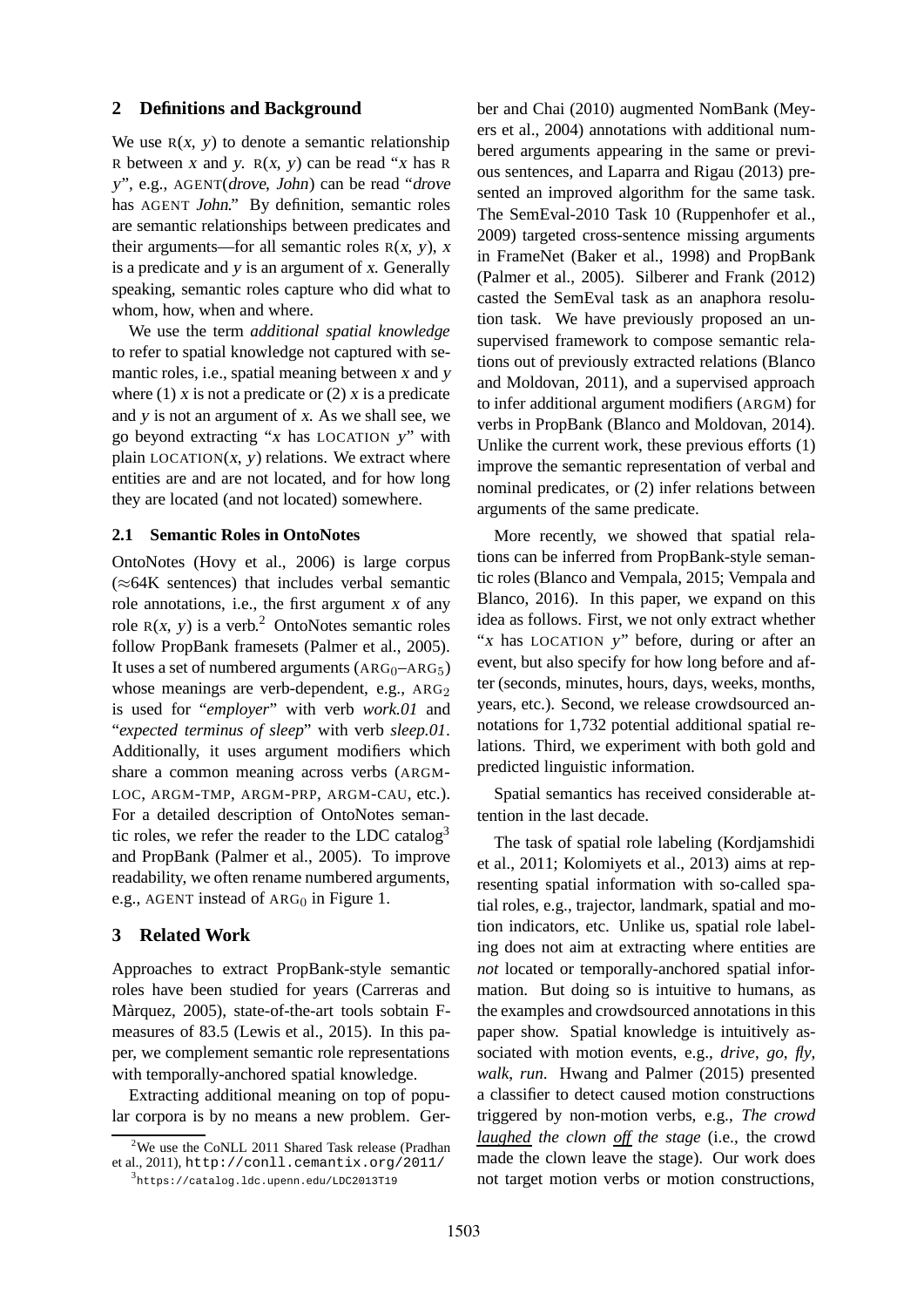as the examples in Table 3 show, non-motion constructions triggered by non-motion verbs also allow us to infer temporally-anchored spatial meaning, e.g., *played*, *honored*, *taught*, *fighting*.

# **4 Corpus Creation and Analysis**

Our goal is to complement semantic role representations with additional spatial knowledge. Specifically, our goal is to infer temporally-anchored spatial knowledge between <sup>x</sup> and <sup>y</sup>, where semantic roles  $\text{ARG}_i(x_{verb}, x)$  and  $\text{ARGM-LOC}(y_{verb}, y)$  exists in the same sentence. In order to achieve this goal, we follow a two-step methodology. First, we automatically generate potential additional spatial knowledge by combining selected semantic roles. Second, we crowdsource annotations, including polarity and temporal anchors, to validate or discard the potential additional knowledge.

### **4.1 Generating Potential Spatial Knowledge**

We generate potential additional relations LOCA-TION(x, y) by combining all  $ARG<sub>i</sub>(x<sub>verb</sub>, x)$  and  $ARGM\text{-}LOC(y_{verb}, y)$  semantic roles within a sentence ( $x_{verb}$  and  $y_{verb}$  need not be the same). Then, we enforce the following restrictions:

- 1. <sup>x</sup> and <sup>y</sup> must not overlap;
- 2. the head of <sup>x</sup> must be a named entity *person*, *org*, *work of art*, *fac*, *norp*, *product* or *event*;
- 3. the head of <sup>y</sup> must be a noun subsumed by *physical entity.n.01* in WordNet, or a named entity *fac*, *gpe*, *loc*, or *org*; 4 and
- 4. the heads of <sup>x</sup> and <sup>y</sup> must be different than the heads of all previously generated pairs.

These restrictions were designed after manual analysis of randomly selected combinations of  $ARG<sub>i</sub>$  and ARGM-LOC semantic roles with two goals in mind: to (1) reduce the annotation effort and (2) generate the least amount of invalid potential additional spatial knowledge without arbitrarily discarding any predicates (e.g., focus only on motion verbs). Additional relations not satisfying restriction 1 are nonsensical, and restriction 4 simply discards potential additional relations that have already been generated. Restrictions 2 and 3 are designed to improve the likelihood that the potential additional spatial knowledge will not be discarded when crowdsourcing annotations, e.g., locations whose head is an adverb such as here and there (11% of all ARGM-LOC roles) do not yield valid additional spatial knowledge.

OntoNotes annotates 9,612 ARGM-LOC semantic roles, and the number of potential LOCATION relations generated is 1,732. Thus, our methodology aims at adding 18% of additional spatial relations on top of OntoNotes semantic roles. If we consider each temporal anchor as a different spatial relation, we aim at adding 54% additional spatial relations. As we shall see, over 69% of the additional potential relations are valid (Section 4.3).

# **4.2 Crowdsourcing Spatial Knowledge**

Once potential spatial knowledge is generated, it must be validated or discarded. We are interested in additional spatial knowledge as intuitively understood by humans, so we avoid lengthy annotation guidelines and ask simple questions to nonexperts via Amazon Mechanical Turk.

After in-house pilot annotations, it became clear that asking "Is  $x$  located in/at  $y$ " for each potential LOCATION $(x, y)$  and forcing annotators to answer *yes* or *no* is suboptimal. For example, consider again Figure 1 and question "Is John located in Berlin?". An unabridged natural answer would be "not before or during drove, but certainly after drove for a few minutes until he was done picking up the package." In other words, it is intuitive to consider polarity (whether <sup>x</sup> is or is not located at <sup>y</sup>) and temporal anchors (for how long?).

We designed the interface in Figure 2 to gather annotations including polarity and temporal anchors, and accounting for granularity levels. Answers map to the following coarse-grained labels:

- Before and after: yes, no, unk and inv.
- During: yes (first 2 options), no, unk and inv.

Label unk stands for *unknown* and inv for *invalid*. Furthermore, yes maps to these finegrained labels indicating specific periods of time:

- Before and after: an integer and a unit of time (secs, mins, hours, days, weeks, months or years) $^5$ , or inf for infinity.
- During: entire or some.

<sup>&</sup>lt;sup>4</sup>For a description and examples of these named entity types, refer to (Weischedel and Brunstein, 2005).

 $5$ The interface restricts the range of valid integers, e.g., numbers selectable with secs range from 1 to 59.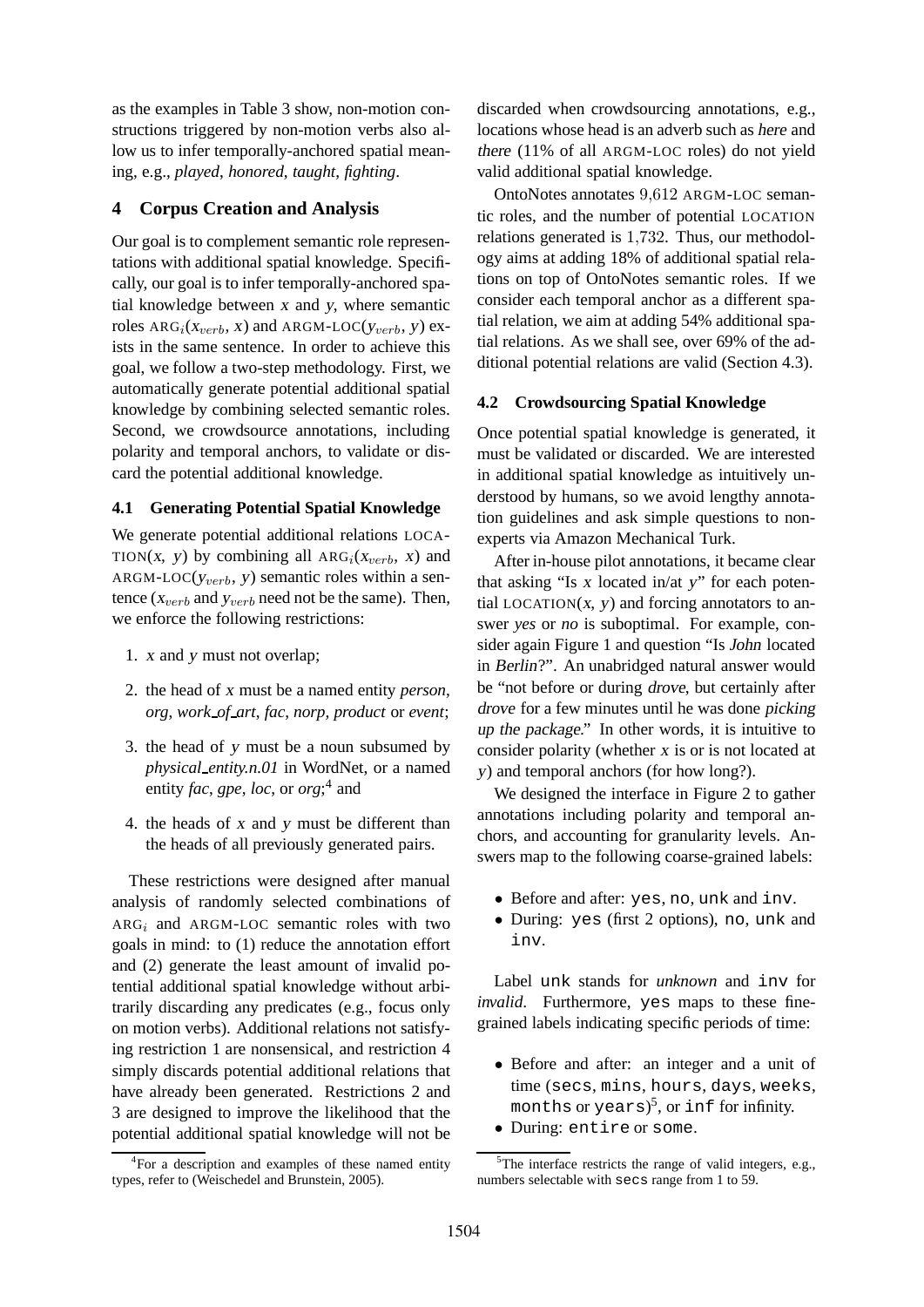| Sentence: Israeli Deputy Defense Minister Ifraem Snae held talks in the Gaza Strip Thursday with Palestinian official Tayab Abdul Rahim. |                                                         |                                                      |  |  |  |  |  |  |  |
|------------------------------------------------------------------------------------------------------------------------------------------|---------------------------------------------------------|------------------------------------------------------|--|--|--|--|--|--|--|
| Question: Do you think the Gaza Strip could be the location of Ifraem Snae                                                               |                                                         |                                                      |  |  |  |  |  |  |  |
| before held started?                                                                                                                     | during <b>held</b> took place?                          | after <b>held</b> ended?                             |  |  |  |  |  |  |  |
| (Select Unit) $\div$ before<br>○ Yes, Up to                                                                                              | O Yes, for the entire duration                          | ÷<br>(Select Unit) $\div$ after held<br>○ Yes. up to |  |  |  |  |  |  |  |
| <b>lheld</b> started                                                                                                                     | ○ Yes, but only for some duration while held took place | lended                                               |  |  |  |  |  |  |  |
| ∩Not located before held started                                                                                                         | o Not located while held took place                     | C Not located after held ended                       |  |  |  |  |  |  |  |
| ◯ Not sure if yes or no                                                                                                                  | ○ Not sure if yes or no                                 | ◯ Not sure if yes or no                              |  |  |  |  |  |  |  |
| C Invalid location or entity                                                                                                             | c Invalid location or entity                            | C Invalid location or entity                         |  |  |  |  |  |  |  |

Figure 2: Amazon Mechanical Turk interface to collect temporally-anchored spatial annotations. Annotators were also provided with a description and examples of all answers (not shown).

|               | secs | mins            | hours      | davs                            | weeks | months | vears | ınt   | entire                   | some    |
|---------------|------|-----------------|------------|---------------------------------|-------|--------|-------|-------|--------------------------|---------|
| <b>Before</b> | 0.20 | 55<br>-<br>ر. ب |            | .36<br>$\overline{\phantom{a}}$ | 3.78  | 0.12   | 46.7  | 14.91 | n/a                      | n/a     |
| During        | n/a  | n/a             | n/a        | n/a                             | n/a   | n/a    | n/a   | n/a   | $\overline{\phantom{m}}$ | ر ے . ب |
| After         | 0.50 | 6.48            | ാവ<br>رے د | 6.48                            | 3.34  | 6.29   | 29.47 | 36.15 | n/a                      | n/a     |

Table 1: Percentage of fine-grained labels for instances annotated with coarse-grained label yes.



Figure 3: Percentage of coarse-grained labels per temporal anchor. Total number of annotations is  $1,732 \times 3 = 5,196.$ 

We created one Human Intelligence Task (HIT) per potential  $LOGATION(x, y)$ , and recruited annotators with previous approval rate  $> 95\%$  and 5,000 or more previous approved HITs. A total of 74 annotators participated in the task, on average, they annotated 163.24 HITs (maximum: 1,547, minimum: 1). We rejected submissions that took unusually short time compared to other submissions, and those from annotators who always chose the same label. Overall, we only rejected 1.2% of submissions. We collected 7 annotations per HIT and paid \$0.05 per HIT.

### **4.3 Annotation Analysis**

Figure 3 shows the percentage of coarse-grained labels per temporal anchor. Labels yes and no combined account for 67.7% of labels (before), 77.4% (during) and 63.1% (after). Note that both yes and no yield valid additional spatial knowledge: whether <sup>x</sup> is (or is not) located at <sup>y</sup>. Annotators could not commit to yes or no in 16.1% of questions on average (unk), with a much smaller percentage for during temporal anchor (5.8%; before: 18.7%, after: 23.7%). This is not surprising, as arguments of some verbs, e.g., AGENT of *play*, must be located at the location of the event during the event, but not necessarily before or after. Finally, inv only accounts for 14.6% of labels (before: 13.7%, during: 16.9%, after: 13.2%), thus most potential additional knowledge automatically generated (Section 4.1) can be understood.

Percentages of fine-grained labels per temporal span, i.e., refinements of yes coarse-grained labels, are shown in Table 1. The vast majority of times (97.77%) annotators believe an entity is at a location during an event, the entity is there for the entire duration of the event (entire). Annotators barely used label secs (before: 0.20% and after: 0.50%), but percentages range between 3.34% and 46.72% for other units of time (uniform distribution would be  $1/8 = 12.5\%$ ). Labels years and inf, which indicate that an entity is located somewhere for years or indefinitely before (or after) an event, are the most common fine-grained labels for *before* and *after* (14.91–46.72%).

#### **4.3.1 Annotation Quality**

Table 2 presents agreement measures. Pearson correlations are the weighted averages between each annotator and the majority label and are calculated following this mapping: (coarse labels): yes: 1, unk/inv:  $0$ , no:  $-1$ ; (fine labels): before/after: secs: 1, mins:  $1 + 1/7$ , hours: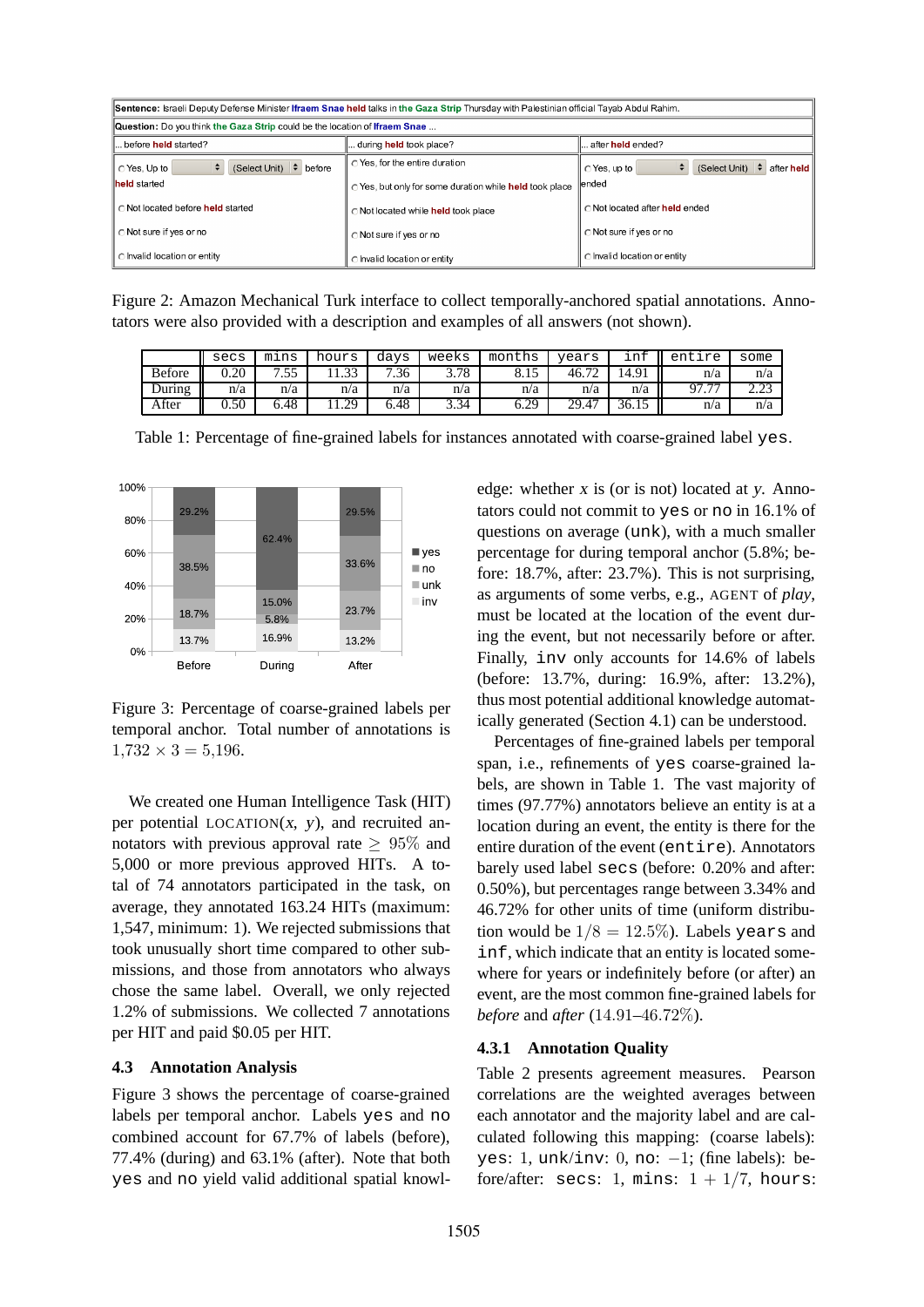|        |         |       |      | Coarse-grained labels                   |      | Fine-grained labels |         |                                         |      |      |      |                  |  |  |
|--------|---------|-------|------|-----------------------------------------|------|---------------------|---------|-----------------------------------------|------|------|------|------------------|--|--|
|        | Pearson |       |      | $%$ instances s.t. $a$ annotators agree |      |                     | Pearson | $%$ instances s.t. $a$ annotators agree |      |      |      |                  |  |  |
|        |         | $a =$ |      |                                         |      | $a \geq 3$          |         | $a =$                                   |      |      |      | $\boldsymbol{a}$ |  |  |
| Before | 0.73    | 0.9   | 8.0  | 30.0                                    | 65.8 | 97.2                | 0.67    | 0.8                                     | 6.0  | 21.6 | 49.3 | 85.2             |  |  |
| During | 0.81    | 8.9   | 39.9 | 59.1                                    | 81.4 | 98.3                | 0.79    | 2.1                                     | 19.5 | 45.8 | 71.8 | 94.1             |  |  |
| After  | 0.66    | 0.7   | 6.0  | 27.0                                    | 62.9 | 96.6                | 0.62    | 0.5                                     | 4.6  | 19.8 | 49.9 | 87.1             |  |  |
| All    | 0.67    | 3.5   | 18.0 | 38.8                                    | 70.0 | 97.4                | 0.64    |                                         | 10.0 | 29.0 | 57.0 | 88.8             |  |  |

Table 2: Weighed Pearson correlations between annotators and the majority label, and percentage of instances for which at least 7, 6, 5, 4 and 3 annotators (out of 7) agree.

|                                                                                                                                                                                                                                                    |                                                                                                                                                                                            | <b>Before</b> |     | During              | After |       |  |  |  |  |
|----------------------------------------------------------------------------------------------------------------------------------------------------------------------------------------------------------------------------------------------------|--------------------------------------------------------------------------------------------------------------------------------------------------------------------------------------------|---------------|-----|---------------------|-------|-------|--|--|--|--|
| Statement                                                                                                                                                                                                                                          |                                                                                                                                                                                            |               |     |                     |       | F     |  |  |  |  |
| Statement 1: [] [Hsia] <sub>ARG0</sub> , $v_1, v_2$ [stopped] $v_1$ off [in Milan] <sub>ARGM-LOC,<math>v_1</math></sub> [to [visit] $v_2$ [Hsiao Chin] <sub>ARG1</sub> , $v_2$ ] <sub>ARGM-PRP,<math>v_1</math></sub> .                            |                                                                                                                                                                                            |               |     |                     |       |       |  |  |  |  |
| x: Hsia, y: Milan, $y_{verb}$ : stopped                                                                                                                                                                                                            | yes                                                                                                                                                                                        | mins          | yes | entire              | yes   | hours |  |  |  |  |
| x: Hsiao Chin, y: Milan, $y_{verb}$ : stopped                                                                                                                                                                                                      | yes                                                                                                                                                                                        | years         | yes | entire              | yes   | years |  |  |  |  |
| Statement 2: [President Clinton] $_{ABG_0, v_1}$ [played] <sub>v<sub>1</sub></sub> [a supporting role] $_{ABG_1, v_1}$ [today] $_{ABGM-TMP, v_1}$                                                                                                  |                                                                                                                                                                                            |               |     | [in [New York City] |       |       |  |  |  |  |
| where $]$ <sub>ARGM-LOC, <math>v_2</math></sub> [the first lady, Senator Clinton] <sub>ARG1,</sub> $v_2$ , was [honored] $v_2$ [at Madison Square Garden] <sub>ARGM-LOC, <math>v_2</math></sub> ] <sub>ARGM-LOC, <math>v_1</math>.</sub>           |                                                                                                                                                                                            |               |     |                     |       |       |  |  |  |  |
| x: (President) Clinton, y: New York City, $y_{verb}$ : played                                                                                                                                                                                      | yes                                                                                                                                                                                        | hours         | yes | entire              | yes   | hours |  |  |  |  |
| x: (President) Clinton, y: Madison Square Garden, $y_{vert}$ : honored                                                                                                                                                                             | yes                                                                                                                                                                                        | mins          | yes | entire              | yes   | mins  |  |  |  |  |
| x: (Senator) Clinton, y: New York City, $y_{verb}$ : played                                                                                                                                                                                        | yes                                                                                                                                                                                        | hours         | yes | entire              | yes   | hours |  |  |  |  |
| x: (Senator) Clinton, y: Madison Square Garden, $y_{verb}$ : honored                                                                                                                                                                               | yes                                                                                                                                                                                        | mins          | yes | entire              | yes   | mins  |  |  |  |  |
| Statement 3: [Before [joining] <sub>v2</sub> [Maidenform] <sub>ARG1</sub> , v <sub>2</sub> [in 1972] <sub>ARGM-TMP, v<sub>2</sub> ]<sub>ARGM-TMP, v<sub>1</sub></sub>, [[Mr. Brawer, who]<sub>ARG0</sub>, v<sub>3</sub> [holds]<sub>v3</sub></sub> |                                                                                                                                                                                            |               |     |                     |       |       |  |  |  |  |
| [a doctoral degree in English] <sub>ARG1</sub> , v <sub>3</sub> ] <sub>ARG0</sub> , v <sub>1</sub> , v <sub>2</sub> , [taught] v <sub>1</sub> [at the University of Wisconsin] <sub>ARGM-LOC</sub> , v <sub>1</sub> .                              |                                                                                                                                                                                            |               |     |                     |       |       |  |  |  |  |
| x: Maidenform, y: University of Wisconsin, $y_{verb}$ : taught                                                                                                                                                                                     | no                                                                                                                                                                                         | n/a           | no  | n/a                 | no    | n/a   |  |  |  |  |
| x: Mr. Brawer, y: University of Wisconsin, $y_{verb}$ : taught                                                                                                                                                                                     | no                                                                                                                                                                                         | n/a           | yes | entire              | no    | n/a   |  |  |  |  |
| Statement 4: [] [George Koskotas, self-confessed embezzler] <sub>ARG0</sub> , $v_1$ , [now] <sub>ARGM-TMP,<math>v_1</math></sub> [residing] $v_1$ [in [a jail cell in Salem,                                                                       |                                                                                                                                                                                            |               |     |                     |       |       |  |  |  |  |
|                                                                                                                                                                                                                                                    | Mass., from where $]$ <sub>ARGM-LOC, <math>v_2</math></sub> [he] <sub>ARG0</sub> , $v_2$ is [fighting] $v_2$ [extradition proceedings] <sub>ARG1</sub> , $v_2$ ] <sub>ARG1</sub> , $v_1$ . |               |     |                     |       |       |  |  |  |  |
| x: George Koskotas, y: a jail cell in Salem, Mass., $y_{verb}$ : fighting                                                                                                                                                                          | yes                                                                                                                                                                                        | months        | yes | entire              | unk   | n/a   |  |  |  |  |

Table 3: Annotation examples. For each statement, we indicate semantic roles with square brackets, all potential additional spatial knowledge (is x located at  $y$ ?), and annotations with respect to  $y_{verb}$  (coarse-(C) and fine-grained (F) labels per temporal anchor: before, during and after).

 $1 + 2/7$ , days:  $1 + 3/7$ , weeks:  $1 + 4/7$ , months:  $1 + \frac{5}{7}$ , years:  $1 + \frac{6}{7}$ , inf: 2; during: some: 1 entire:2. Calculating the weighted average of individual Pearson correlations allows us to take into account the number of questions answered by each annotator.

Correlations range between 0.66 and 0.81 with coarse-grained labels, and are slightly lower with fine-grained labels (0.67 vs. 0.73, 0.79 vs. 0.81, and 0.62 vs. 0.66). Questions for *during* temporal anchor are easier to answer with both kinds of labels (coarse: 0.81, fine: 0.79).

Table 2 also shows how many annotators (out of 7) chose the same label (exact match). At least 4 annotators agreed with coarse-grained labels in most instances (70%), and at least 3 annotators agreed virtually always (97.4%). Percentages are lower with fine-grained labels: 57.0% and 88.8%.

# **4.4 Annotation Examples**

Table 3 presents several annotation examples. We include all potential additional spatial knowledge (Section 4.1) and annotations per temporal anchor.

Two additional LOCATION $(x, y)$  can be inferred from Statement (1): whether Hsia and Hisao Chin are located in Milan before, during and after stopped. Annotators understood that Hsia was in Milan temporarily: for a few minutes before stopped, during the full duration of stopped and for a few hours after stopped. In other words, Hsia was elsewhere, then went to Milan and left after visiting with Hsiao for a few hours. Regarding Hsiao, annotators interpreted that Milan is her permanent location: for years before and after Hsia stopped to visit her. While somehow ambiguous, these annotations are reasonably intuitive.

Statement (2) has 2 ARGM-LOC roles and 4 potential additional relations. Annotations for *during* are straightforward: both President Clinton and Senator Clinton were located in New York City during played and at Madison Square Garden during honored. Annotations for *before* and *after* are more challenging: both Clintons where located in New York City for hours (not days) before and after played, but at Madison Square Garden for a few minutes (not hours) before and after honored.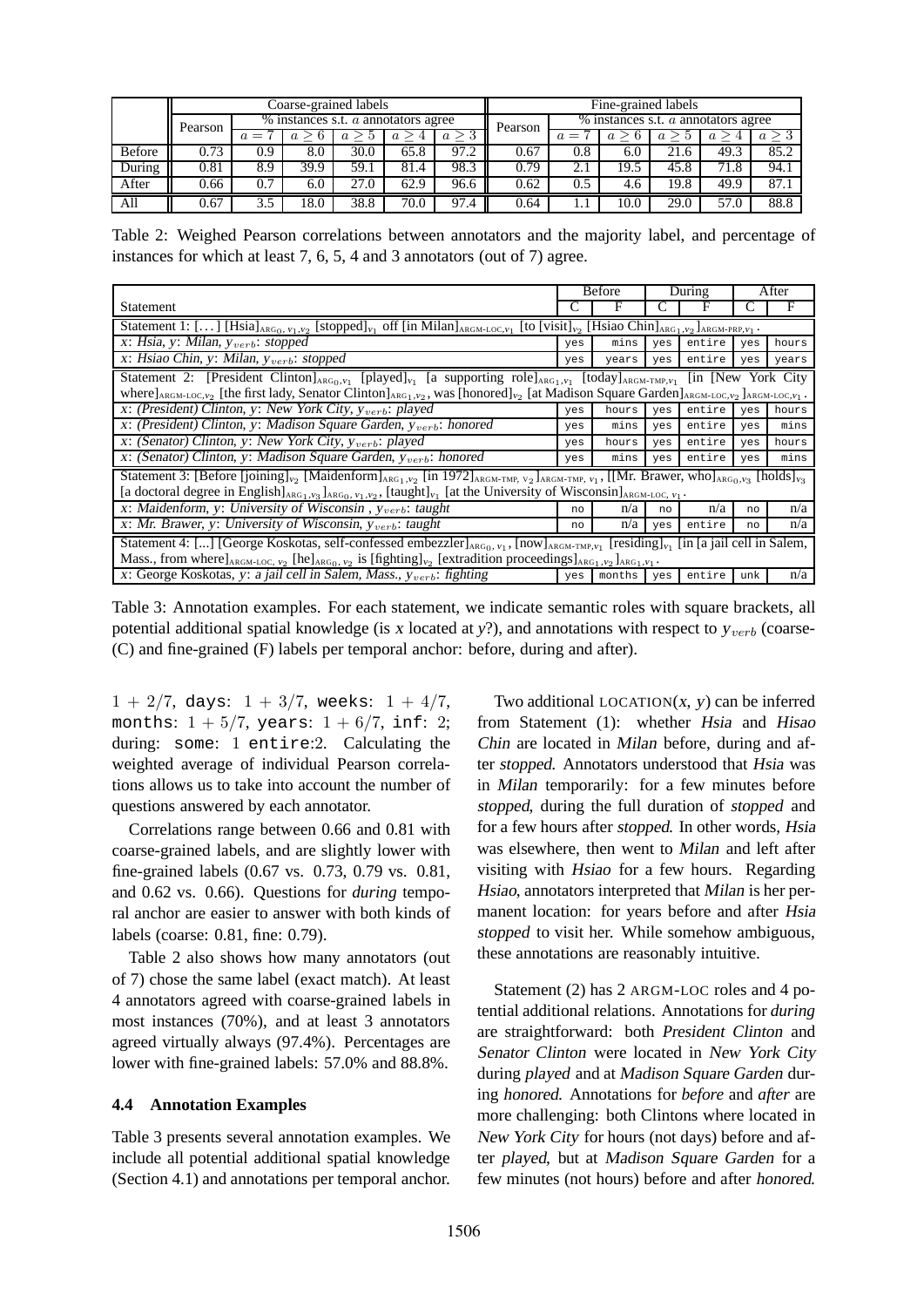| Feature  |           | Description                                                                   |
|----------|-----------|-------------------------------------------------------------------------------|
| basic    | $1 - 4$   | $x_{verb}$ , $y_{verb}$ and their part-of-speech tags                         |
| lexical  | $5 - 12$  | first and last words of x and y, and their part-of-speech tags                |
|          | 13        | whether $x$ occurs before or after $y$                                        |
| heads    | $14 - 17$ | heads of x and y, and their part-of-speech tags                               |
|          | $18 - 19$ | named entity types of the heads of $x$ and $y$                                |
|          | 20        | semantic role label linking $x_{verb}$ and x                                  |
| semantic | $21 - 24$ | number of ARGM-TMP and ARGM-LOC roles in $x_{roles}$ and $y_{roles}$          |
|          | $25 - 26$ | number of ARGM-TMP and ARGM-LOC roles in the sentence to which x and y belong |
|          | 27        | whether $x_{verb}$ and $y_{verb}$ are the same verb                           |

Table 4: Feature set to determine whether x is (or is not) located at y, and for how long.  $x_{verb}$  ( $y_{verb}$ ) denote the verbs to which x (y) attach, and  $x_{roles}$  ( $y_{roles}$ ) denote the semantic roles of  $x_{verb}$  ( $y_{verb}$ ).

In other words, they arrived to Madison Square Garden shortly before honored and left shortly after, but stayed in New York City for some hours.

Statement (3) exemplifies no label. Potential additional spatial knowledge includes whether Maidenform is located at University of Wisconsin, which is never true (no). Additionally, University of Wisconsin was a location of Mr. Brawer while he taught there (*during*), but nor *before* or *after*.

Statement (4) exemplifies contrastive coarsegrained labels and unk label. Annotators interpreted that George Koskotas was in the jail cell for months before and during fighting extradition, and that it is unknown (unk) *after* fighting because the outcome of the fight is unknown.

# **5 Inferring Temporally-Anchored Spatial Knowledge**

We follow a standard machine learning approach, and use the training, development and test sets released by the organizers of the CoNLL-2011 Shared Task (Pradhan et al., 2011). We first generate additional spatial knowledge deterministically as described in Section 4.1. Then, for each additional LOCATION $(x, y)$ , we generate one instance per temporal anchor and discard those annotated inv. The total number of instances is  $1,732 \times 3 - 754 = 4,442$ . We trained SVM models with RBF kernel using scikit-learn (Pedregosa et al., 2011). The feature set and SVM parameters were tuned using 10-fold cross-validation with the train and development sets, and results are calculated using the test set. During the tuning process, we discovered that it is beneficial to train one SVM per temporal anchor instead of a single model for the 3 temporal anchors.

#### **5.1 Feature Selection**

We use a mixture of standard features from semantic role labeling, and semantic features designed for extracting temporally-anchored spatial knowledge from semantic roles. In order to determine whether  $x$  is (or is not) located at  $y$  and for how long, we extract features from <sup>x</sup> and <sup>y</sup>, the verbs to which they attach ( $x_{verb}$  and  $y_{verb}$ ) and all semantic roles of  $x_{verb}$  and  $y_{verb}$  ( $x_{roles}$  and  $y_{roles}$ ).

*Basic*, *lexical* and *heads* features are standard in role labeling (Gildea and Jurafsky, 2002). *Basic* features are the word form and part-of-speech of  $x_{verb}$  and  $y_{verb}$ . *Lexical* features capture the first and last words of <sup>x</sup> and <sup>y</sup> and their part-of-speech tags, as well as a binary flag indicating whether <sup>x</sup> occurs before or after <sup>y</sup>. *Heads* features capture the heads of <sup>x</sup> and <sup>y</sup> and their part-of-speech tags, as well as their named entity types, if any.

Semantic features include features 20–27. Feature 20 indicates the semantic role linking <sup>x</sup> and  $x_{verb}$  (ARG<sub>0</sub>, ARG<sub>1</sub>, ARG<sub>2</sub>, etc.); recall that the semantic role between y and  $y_{verb}$  is always ARGM-LOC (Section 4.1). Features 21–24 are counts of ARGM-TMP and ARGM-LOC semantic roles in the verb-argument structures to which <sup>x</sup> and <sup>y</sup> attach. Features 25–26 are the same counts of roles, but taking into account all the roles in the sentence to which  $x$  and  $y$  belong. Finally, feature 27 signals whether x and y attach to the same verb.

We tried many other features, including counts of all roles, heads of all semantic roles present, semantic role ordering, VerbNet (Schuler, 2005) and Levin (Levin, 1993) verb classes, and WordNet hypernyms (Miller, 1995), but they did not yield any improvements during the tuning process.

We exemplify features with pair (x: *George Koskotas, self-confessed embezzler*, <sup>y</sup>: *a jail cell in [...], from where*) from Statement 4 in Table 3:

- Basic: features 1–4: {residing, VBG, fighting, VBG}.
- Lexical: feature 5–12: {George, NNP, Koskotas, NNP, a, DT, where, WRB}, features 13: {before}.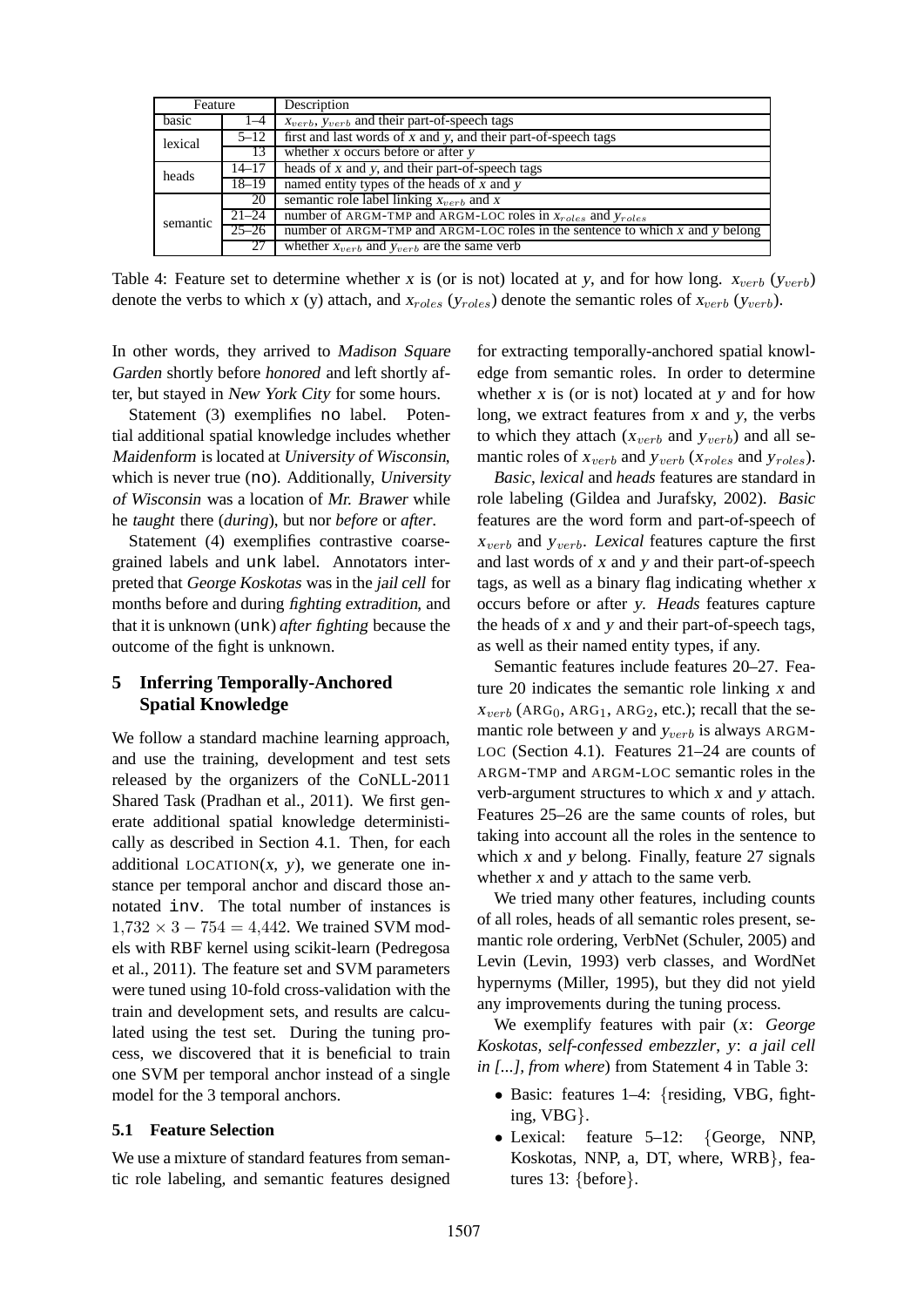|                                               |               |      |      | <b>Before</b> |      | During |      |      | After |      |      | All  |      |  |
|-----------------------------------------------|---------------|------|------|---------------|------|--------|------|------|-------|------|------|------|------|--|
|                                               |               | P    | R    | F             | P    | R      | F    | P    | R     | F    | P    | R    | F    |  |
|                                               | yes           | 0.00 | 0.00 | 0.00          | 0.77 | 1.00   | 0.87 | 0.00 | 0.00  | 0.00 | 0.77 | 0.55 | 0.64 |  |
| baseline                                      | no            | 0.49 | 1.00 | 0.65          | 0.00 | 0.00   | 0.00 | 0.40 | 1.00  | 0.57 | 0.44 | 0.86 | 0.58 |  |
|                                               | unk           | 0.00 | 0.00 | 0.00          | 0.00 | 0.00   | 0.00 | 0.00 | 0.00  | 0.00 | 0.00 | 0.00 | 0.00 |  |
|                                               | Weighted avg. | 0.24 | 0.49 | 0.32          | 0.60 | 0.77   | 0.67 | 0.16 | 0.40  | 0.23 | 0.51 | 0.55 | 0.50 |  |
|                                               | yes           | 0.48 | 0.34 | 0.40          | 0.82 | 0.94   | 0.88 | 0.53 | 0.50  | 0.52 | 0.71 | 0.71 | 0.71 |  |
| basic                                         | no            | 0.52 | 0.63 | 0.57          | 0.62 | 0.36   | 0.46 | 0.47 | 0.49  | 0.48 | 0.51 | 0.54 | 0.52 |  |
|                                               | unk           | 0.23 | 0.21 | 0.22          | 0.33 | 0.10   | 0.15 | 0.29 | 0.29  | 0.29 | 0.26 | 0.23 | 0.25 |  |
|                                               | Weighted avg. | 0.44 | 0.45 | 0.44          | 0.76 | 0.79   | 0.76 | 0.44 | 0.44  | 0.44 | 0.55 | 0.56 | 0.56 |  |
|                                               | yes           | 0.68 | 0.37 | 0.48          | 0.83 | 0.92   | 0.87 | 0.73 | 0.38  | 0.50 | 0.79 | 0.67 | 0.73 |  |
| $basic + lexical$                             | no            | 0.59 | 0.80 | 0.68          | 0.47 | 0.32   | 0.38 | 0.53 | 0.66  | 0.59 | 0.56 | 0.68 | 0.61 |  |
| $+$ heads                                     | unk           | 0.36 | 0.29 | 0.32          | 0.20 | 0.10   | 0.13 | 0.32 | 0.39  | 0.35 | 0.33 | 0.32 | 0.32 |  |
|                                               | Weighted avg. | 0.56 | 0.56 | 0.54          | 0.73 | 0.77   | 0.74 | 0.54 | 0.50  | 0.50 | 0.62 | 0.61 | 0.61 |  |
| $basic + lexical$<br>+ heads<br>$+$ semantics | yes           | 0.86 | 0.44 | 0.58          | 0.85 | 0.94   | 0.90 | 0.79 | 0.38  | 0.51 | 0.84 | 0.70 | 0.77 |  |
|                                               | no            | 0.63 | 0.80 | 0.71          | 0.56 | 0.47   | 0.50 | 0.55 | 0.69  | 0.61 | 0.59 | 0.71 | 0.64 |  |
|                                               | unk           | 0.37 | 0.38 | 0.38          | 0.50 | 0.10   | 0.17 | 0.33 | 0.42  | 0.37 | 0.35 | 0.37 | 0.36 |  |
|                                               | Weighted avg. | 0.64 | 0.60 | 0.60          | 0.78 | 0.81   | 0.78 | 0.57 | 0.52  | 0.52 | 0.66 | 0.64 | 0.65 |  |

Table 5: Results obtained with gold-standard linguistic annotations and coarse-grained labels using the baseline and several feature combinations (basic, lexical, heads and semantic features).

- Head: features 14–17: {Koskotas, NNP, cell, NN}, features 18–19: {person, none},
- Semantic feature 20:  ${ARG_0}$ , features 21– 24: {1, 0, 0, 1}, feature 25–26: {1, 1}, feature 27: {no}.

### **6 Experiments and Results**

We present results using gold-standard (Section 6.1) and predicted (Section 6.2) linguistic annotations. POS tags, parse trees, named entities and semantic roles are taken directly from *gold* or *auto* files in the CoNLL-2011 Shared Task release.

#### **6.1 Gold-Standard Linguistic Annotations**

Using gold-standard linguistic annotations has two advantages. First, because we have gold semantic roles and named entities, we generate the same potential additional spatial knowledge generated while creating our annotations (Section 4.1). Second, feature values are guaranteed to be correct.

#### **6.1.1 Predicting Coarse-Grained Labels**

Table 5 presents results with coarse-grained labels using a baseline and learning with several combinations of features extracted from gold-standard linguistic annotations (POS tags, parse trees, semantic roles, etc.). The baseline predicts the most frequent label per temporal anchor, i.e., yes for *during*, and no for *before* and *after* (Figure 3).

Best results for all labels and temporal anchors are obtained with all features (basic, lexical, heads and semantics). Overall F-measure is 0.65, and *during* instances obtain higher F-measure (0.78)

than *before* (0.60) and *after* (0.52). Regarding labels, yes obtains best results (overall 0.77), followed by no (0.64) and unk (0.36). Not surprisingly, the most frequent label per temporal anchor obtains the best results with all features (*before*: no, 0.71; *during*: yes, 0.90; *after*: no, 0.61).

*Before* and *after* instances benefit the most from learning with all features with respect to the baseline (before: 0.32 vs. 0.60, after: 0.23 vs. 0.52). While *during* instances also benefit, the difference in F-measure is lower (0.67 vs. 0.78).

**Feature Ablation.** The bottom 3 blocks in Table 5 present results using several feature types incrementally. *Basic* features yield an overall Fmeasure of 0.56, and surprisingly good results for *during* instances (0.76). Indeed, the best performance obtained with *during* instances is 0.78 (all features), suggesting that the verbs to which <sup>x</sup> and <sup>y</sup> attach are very strong features.

*Lexical* and *heads* features are most useful for *before* (0.44 vs. 0.54, +22.7%) and *after* (0.44 vs. 0.50, +13.6%) instances, and are actually detrimental for *during* instances (0.76 vs. 0.74, -2.6%). Including *semantic* features, however, improves results with respect to *basic* features for all temporal anchors: before: 0.44 vs. 0.60, 36.4% during: 0.76 vs. 0.78, 2.6% after: 0.44 vs. 0.52, 18.2%.

Differences in overall F-measure are not statistically significant between *basic* and *basic + lexical + heads* (0.56 vs. 0.61, Z-test, two-tailed, p-value = 0.05), but the difference including *semantic* features is significant (0.50 vs. 0.65, Z-test, two-tailed,  $p$ -value = 0.009).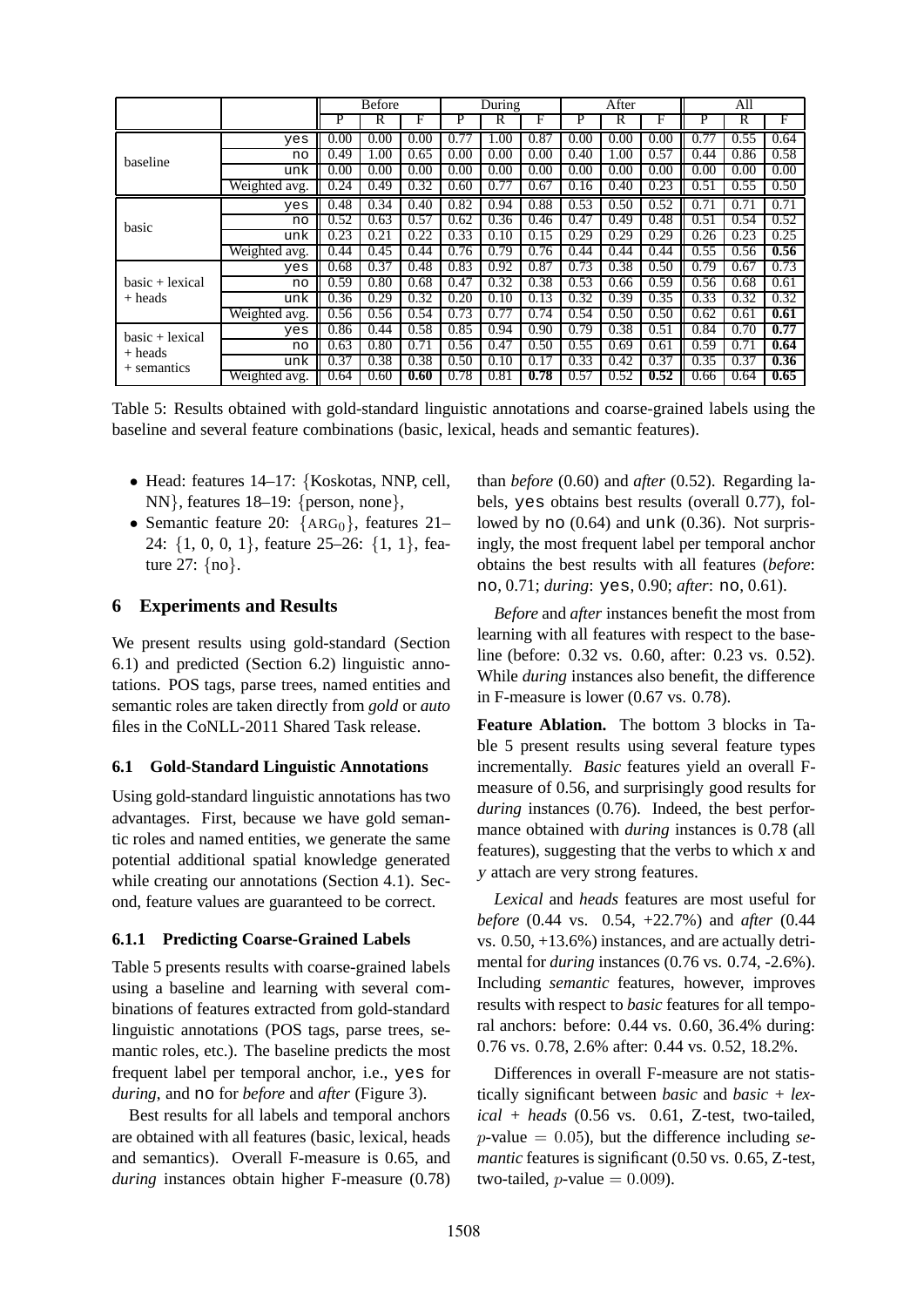|                   |               |      | <b>Before</b> |      |      | During |      |      | After |      |      | All  |      |
|-------------------|---------------|------|---------------|------|------|--------|------|------|-------|------|------|------|------|
|                   |               | P    | R             | F    | P    | R      | F    | P    | R     | F    | P    | R    | F    |
|                   | spurious      | 0.50 | 1.00          | 0.66 | 0.50 | 1.00   | 0.66 | 0.50 | 1.00  | 0.66 | 0.50 | 1.00 | 0.66 |
| baseline          | other         | 0.00 | 0.00          | 0.00 | 0.00 | 0.00   | 0.00 | 0.00 | 0.00  | 0.00 | 0.00 | 0.00 | 0.00 |
|                   | Weighted avg. | 0.25 | 0.50          | 0.33 | 0.25 | 0.50   | 0.33 | 0.25 | 0.50  | 0.33 | 0.25 | 0.50 | 0.33 |
|                   | yes           | 0.00 | 0.00          | 0.00 | 0.47 | 0.56   | 0.51 | 0.00 | 0.00  | 0.00 | 0.52 | 0.36 | 0.43 |
|                   | no            | 0.55 | 0.33          | 0.42 | 0.40 | 0.20   | 0.27 | 0.43 | 0.38  | 0.41 | 0.43 | 0.32 | 0.37 |
| basic             | unk           | 0.26 | 0.30          | 0.28 | 0.11 | 0.07   | 0.08 | 0.37 | 0.25  | 0.30 | 0.24 | 0.18 | 0.21 |
|                   | spurious      | 0.68 | 0.91          | 0.78 | 0.68 | 0.71   | 0.70 | 0.67 | 0.93  | 0.78 | 0.69 | 0.88 | 0.77 |
|                   | Weighted avg. | 0.51 | 0.58          | 0.53 | 0.53 | 0.55   | 0.54 | 0.49 | 0.58  | 0.52 | 0.54 | 0.58 | 0.55 |
|                   | yes           | 1.00 | 0.07          | 0.13 | 0.74 | 0.87   | 0.80 | 0.00 | 0.00  | 0.00 | 0.74 | 0.56 | 0.64 |
| $basic + lexical$ | no            | 0.64 | 0.48          | 0.55 | 0.67 | 0.20   | 0.31 | 0.43 | 0.46  | 0.44 | 0.53 | 0.49 | 0.51 |
| $+$ heads         | unk           | 0.41 | 0.78          | 0.54 | 0.50 | 0.47   | 0.48 | 0.41 | 0.61  | 0.49 | 0.51 | 0.68 | 0.58 |
| $+$ semantics     | spurious      | 1.00 | 1.00          | 1.00 | .00  | 1.00   | 1.00 | 1.00 | 1.00  | 1.00 | 1.00 | 1.00 | 1.00 |
|                   | Weighted avg. | 0.82 | 0.75          | 0.73 | 0.84 | 0.84   | 0.83 | 0.66 | 0.71  | 0.68 | 0.80 | 0.79 | 0.79 |

Table 7: Results obtained with predicted linguistic annotations and coarse-grained labels. spurious is a new label indicating overgenerated pairs not present in the gold standard.

|                 | Label         | $\overline{P}$ | R    | F    |
|-----------------|---------------|----------------|------|------|
|                 | mins          | 1.00           | 0.67 | 0.80 |
|                 | days          | 1.00           | 0.50 | 0.67 |
|                 | years         | 0.15           | 0.17 | 0.16 |
| <b>Before</b>   | inf           | 1.00           | 0.33 | 0.50 |
|                 | no            | 0.63           | 0.80 | 0.71 |
|                 | unk           | 0.37           | 0.38 | 0.38 |
|                 | other         | 0.00           | 0.00 | 0.00 |
|                 | Weighted avg. | 0.52           | 0.54 | 0.51 |
|                 | entire        | 0.84           | 0.94 | 0.88 |
|                 | some          | 0.00           | 0.00 | 0.00 |
| During          | no            | 0.56           | 0.45 | 0.50 |
|                 | unk           | 0.50           | 0.10 | 0.17 |
|                 | Weighted avg. | 0.77           | 0.80 | 0.77 |
|                 | years         | 0.27           | 0.25 | 0.26 |
|                 | inf           | 0.56           | 0.24 | 0.33 |
| After           | no            | 0.55           | 0.69 | 0.61 |
|                 | unk           | 0.33           | 0.42 | 0.37 |
|                 | other         | 0.00           | 0.00 | 0.00 |
|                 | Weighted avg. | 0.41           | 0.44 | 0.41 |
|                 | mins          | 0.50           | 0.50 | 0.50 |
|                 | days          | 1.00           | 0.29 | 0.44 |
|                 | years         | 0.21           | 0.21 | 0.21 |
|                 | inf           | 0.67           | 0.27 | 0.38 |
| A <sub>11</sub> | entire        | 0.84           | 0.94 | 0.89 |
|                 | no            | 0.59           | 0.71 | 0.64 |
|                 | unk           | 0.35           | 0.37 | 0.36 |
|                 | other         | 0.00           | 0.00 | 0.00 |
|                 | Weighted avg. | 0.56           | 0.59 | 0.57 |

Table 6: Results obtained with gold linguistic annotations and fine-grained labels using all features.

#### **6.1.2 Predicting Fine-Grained Labels**

Table 6 presents results using fine-grained labels and all features. Overall F-measure is lower than with coarse-grained labels (0.57 vs. 0.65). Results for *during* instances barely decreases (0.78 vs. 0.77) because almost 98% of fine-grained labels are entire (Table 1).

Most fine-grained labels for *before* and *after* are infrequent (Table 1), our best model is unable to predict labels secs, hours, weeks and

months for *before*, and secs, mins, hours, days, weeks and months for *after* (*other* rows). But these labels account for relatively few instances: individually, between 0.2% and 11.33%, and among all of them, 23.46% for *before* and 34.38% for *after* instances.

It is worth noting that mins, days and inf obtain relatively high F-measures for *before*: 0.80, 0.67 and 0.50 respectively. In other words, we can distinguish whether an entity is somewhere only for a few minutes or days (but not longer) before an event, or at all times before an event.

### **6.2 Predicted Linguistic Annotations**

In order to make an honest evaluation in a realistic environment, we also experiment with predicted linguistic annotations. The major disadvantage of doing so is that predicted semantic roles and named entities are often incorrect or missing, thus we generate spurious additional spatial knowledge and miss some additional spatial knowledge because the potential relation cannot be generated.

Table 7 presents results using predicted linguistic annotations. The additional label spurious is used for instances generated from incorrect semantic roles or named entities, as these instances do not appear in the crowdsourced annotations (Section 4). Due to space constraints, we only present results using coarse-grained labels, but provide results per temporal anchor.

The baseline, which predicts the most likely label per temporal anchor, always predicts spurious since 50% of generated additional potential knowledge does not appear in the crowdsourced annotations. Using all features clearly outperforms *basic* features (overall F-measure: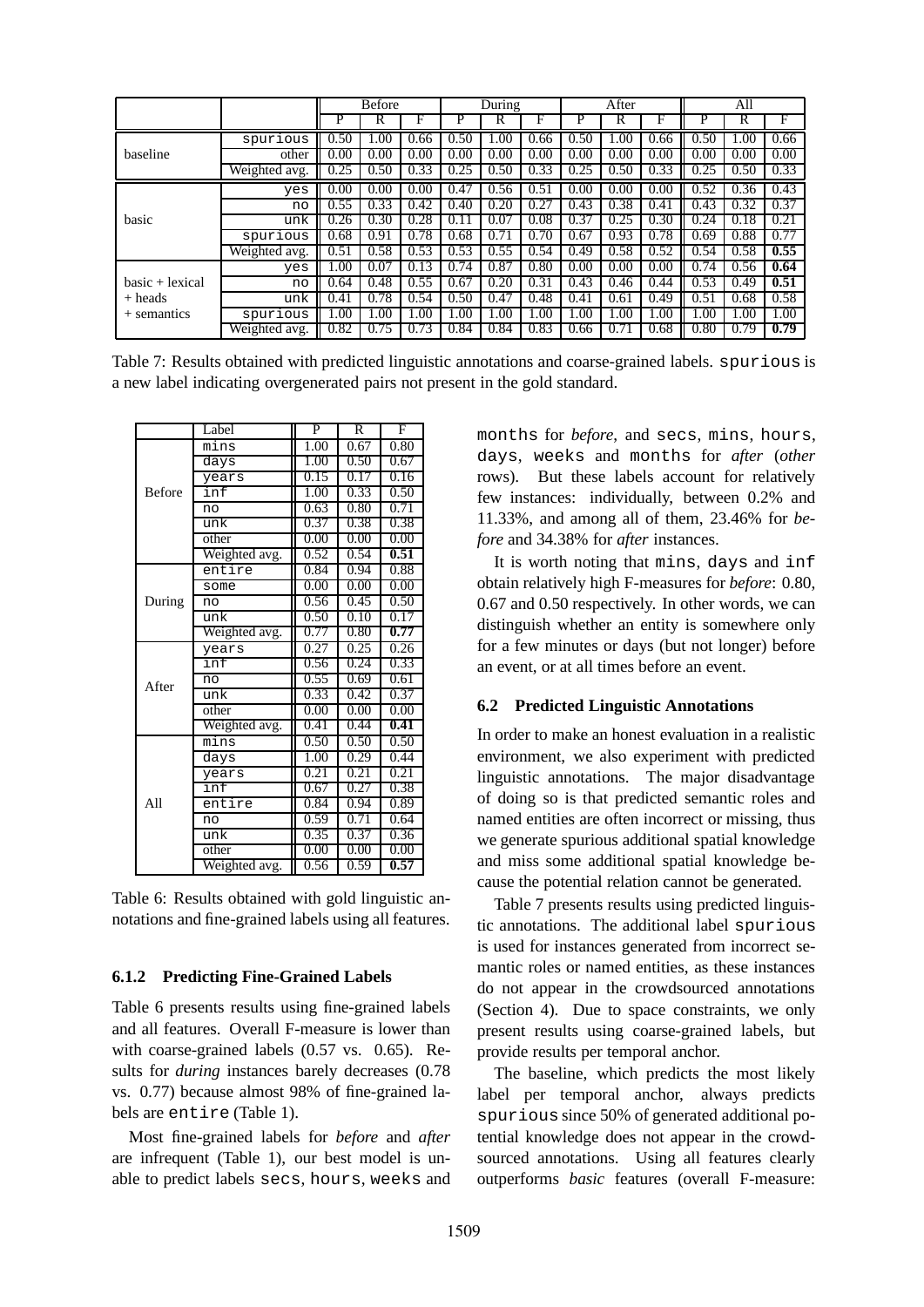0.79 vs 0.55), thus we focus on the former.

Using all features, spurious is always predicted correctly. While useful to discard additional spatial knowledge that should not have been generated, spurious does not allow us to make meaningful inferences. The labels that we are most interested in, yes and no, obtain overall Fmeasures of 0.64 and 0.51 (compared to 0.77 and .64 with gold linguistic annotations). Regarding labels, yes can only be reliably predicted for *during* instances (F-measure: 0.80), and no is predicted with modest F-measures for all temporal anchors: before: 0.55, during: 0.31, after: 0.44.

# **7 Conclusions**

This paper demonstrates that semantic roles are a reliable semantic layer from which one can infer whether entities are located or not located somewhere, and for how long (seconds, minutes, days, years, etc.). Crowdsourced annotations show that this kind of inferences are intuitive to humans. Moreover, most potential additional spatial knowledge generated following a few simple deterministic rules was validated by annotators (yes and no; before: 67.7%, during: 77.4%, after: 63.1%).

Experimental results with gold-standard semantic roles and named entities show that inference can be done with standard supervised machine learning (overall F-measure: 0.65, yes: 0.77, no: 0.64). Using predicted linguistic information, results decrease substantially (yes: 0.64, no: 0.51). This is mostly due to the fact that predicted semantic roles and named entities are often wrong or missing, and this fact unequivocally makes the inference process more challenging.

We believe that combining semantic roles and other semantic representation in a similar fashion to the one used in this paper could be useful to infer knowledge beyond spatial inferences. For example, one could infer who is in POSSESSION of something over time by manipulating the events in which the object in question participates in.

#### **References**

- Collin F. Baker, Charles J. Fillmore, and John B. Lowe. 1998. The Berkeley FrameNet Project. In *Proceedings of the 17th international conference on Computational Linguistics*, Montreal, Canada.
- Steven Bethard and James H. Martin. 2008. Learning semantic links from a corpus of parallel temporal and causal relations. In *Proceedings of the*

*46th Annual Meeting of the Association for Computational Linguistics on Human Language Technologies: Short Papers*, HLT-Short '08, pages 177–180, Stroudsburg, PA, USA. Association for Computational Linguistics.

- Eduardo Blanco and Dan Moldovan. 2011. Unsupervised learning of semantic relation composition. In *Proceedings of the 49th Annual Meeting of the Association for Computational Linguistics (ACL 2011)*, pages 1456–1465, Portland, Oregon.
- Eduardo Blanco and Dan Moldovan. 2014. Leveraging verb-argument structures to infer semantic relations. In *Proceedings of the 14th Conference of the European Chapter of the Association for Computational Linguistics*, pages 145–154, Gothenburg, Sweden, April. Association for Computational Linguistics.
- Eduardo Blanco and Alakananda Vempala. 2015. Inferring temporally-anchored spatial knowledge from semantic roles. In *Proceedings of the 2015 Annual Conference of the North American Chapter of the ACL*, pages 452–461.
- Xavier Carreras and Lluís Màrquez. 2005. Introduction to the CoNLL-2005 shared task: semantic role labeling. In *CONLL '05: Proceedings of the Ninth Conference on Computational Natural Language Learning*, pages 152–164, Morristown, NJ, USA. Association for Computational Linguistics.
- Nathanael Chambers, Taylor Cassidy, Bill McDowell, and Steven Bethard. 2014. Dense event ordering with a multi-pass architecture. *Transactions of the Association for Computational Linguistics*, 2:273– 284.
- Matthew Gerber and Joyce Chai. 2010. Beyond Nom-Bank: A Study of Implicit Arguments for Nominal Predicates. In *Proceedings of the 48th Annual Meeting of the Association for Computational Linguistics*, pages 1583–1592, Uppsala, Sweden, July. Association for Computational Linguistics.
- Daniel Gildea and Daniel Jurafsky. 2002. Automatic labeling of semantic roles. *Comput. Linguist.*, 28(3):245–288, September.
- Iris Hendrickx, Su Nam Kim, Zornitsa Kozareva, Preslav Nakov, Sebastian Ó Séaghdha, Diarmuid andPadó, Marco Pennacchiotti, Lorenza Romano, and Stan Szpakowicz. 2010. Semeval-2010 task 8: Multi-way classification of semantic relations between pairs of nominals. In *Proceedings of the 5th International Workshop on Semantic Evaluation*, pages 33–38, Uppsala, Sweden, July.
- Eduard Hovy, Mitchell Marcus, Martha Palmer, Lance Ramshaw, and Ralph Weischedel. 2006. OntoNotes: the 90% Solution. In *NAACL '06: Proceedings of the Human Language Technology Conference of the NAACL, Companion Volume: Short Papers on XX*, pages 57–60, Morristown, NJ, USA. Association for Computational Linguistics.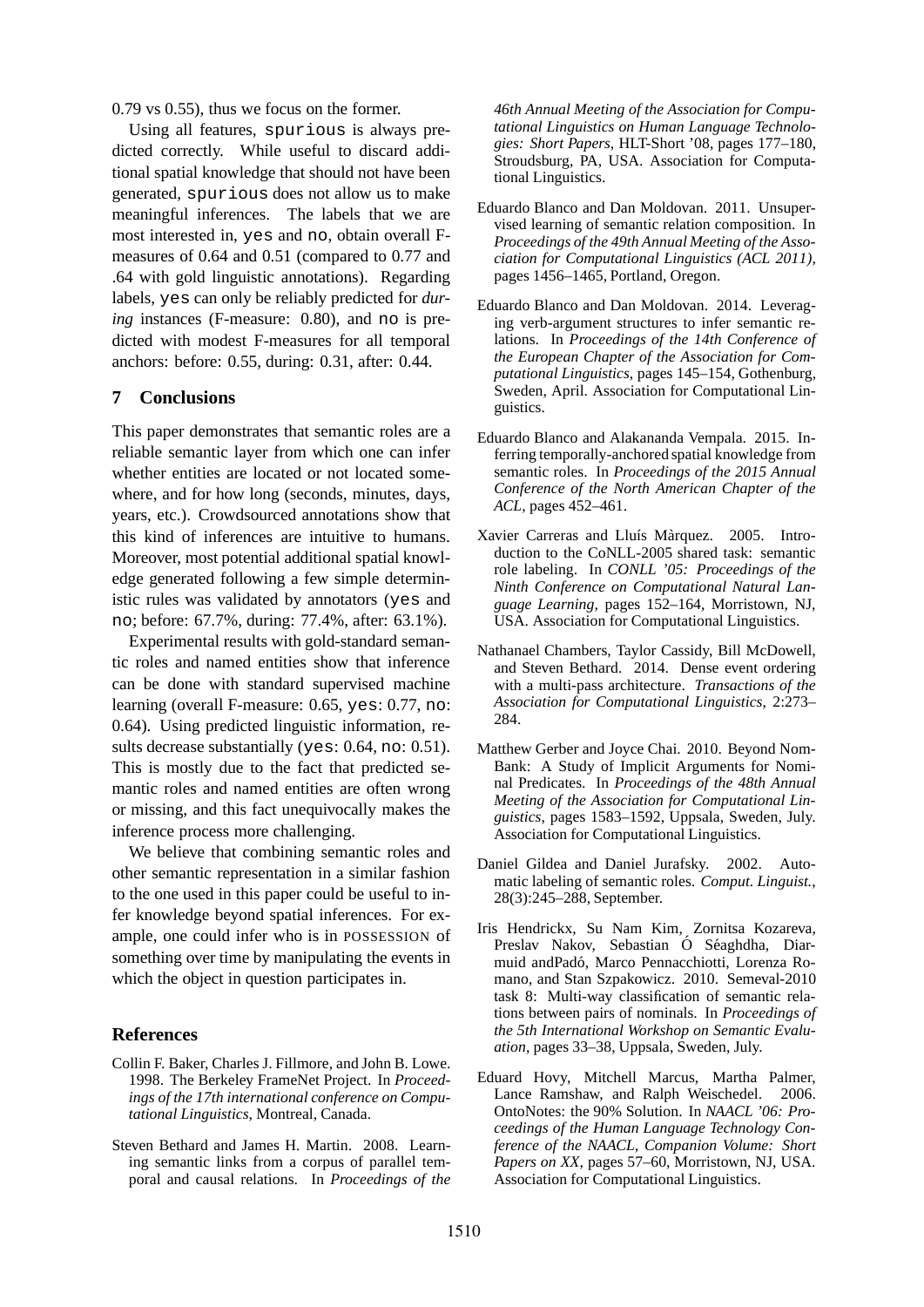- Jena D. Hwang and Martha Palmer. 2015. Identification of caused motion construction. In *Proceedings of the Fourth Joint Conference on Lexical and Computational Semantics*, pages 51–60, Denver, Colorado, June. Association for Computational Linguistics.
- Oleksandr Kolomiyets, Parisa Kordjamshidi, Marie-Francine Moens, and Steven Bethard. 2013. Semeval-2013 task 3: Spatial role labeling. In *Second Joint Conference on Lexical and Computational Semantics (\*SEM), Volume 2: Proceedings of the Seventh International Workshop on Semantic Evaluation (SemEval 2013)*, pages 255–262. Association for Computational Linguistics.
- Parisa Kordjamshidi, Martijn Van Otterlo, and Marie-Francine Moens. 2011. Spatial role labeling: Towards extraction of spatial relations from natural language. *ACM Trans. Speech Lang. Process.*, 8(3):4:1–4:36, December.
- Egoitz Laparra and German Rigau. 2013. ImpAr: A Deterministic Algorithm for Implicit Semantic Role Labelling. In *Proceedings of the 51st Annual Meeting of the Association for Computational Linguistics*, pages 1180–1189, Sofia, Bulgaria, August. Association for Computational Linguistics.
- Beth Levin. 1993. *English verb classes and alternations : a preliminary investigation*.
- Mike Lewis, Luheng He, and Luke Zettlemoyer. 2015. Joint a\* ccg parsing and semantic role labelling. In *Proceedings of the 2015 Conference on Empirical Methods in Natural Language Processing*, pages 1444–1454, Lisbon, Portugal, September. Association for Computational Linguistics.
- Lluís Màrquez, Xavier Carreras, Kenneth C Litkowski, and Suzanne Stevenson. 2008. Semantic role labeling: an introduction to the special issue. *Computational linguistics*, 34(2):145–159.
- Adam Meyers, Ruth Reeves, Catherine Macleod, Rachel Szekely, Veronika Zielinska, Brian Young, and Ralph Grishman. 2004. Annotating noun argument structure for nombank. In *Proceedings of the Fourth International Conference on Language Resources and Evaluation (LREC-2004)*.
- George A. Miller. 1995. Wordnet: A lexical database for english. In *Communications of the ACM*, volume 38, pages 39–41.
- Martha Palmer, Daniel Gildea, and Paul Kingsbury. 2005. The Proposition Bank: An Annotated Corpus of Semantic Roles. *Computational Linguistics*, 31(1):71–106.
- F. Pedregosa, G. Varoquaux, A. Gramfort, V. Michel, B. Thirion, O. Grisel, M. Blondel, P. Prettenhofer, R. Weiss, V. Dubourg, J. Vanderplas, A. Passos, D. Cournapeau, M. Brucher, M. Perrot, and E. Duchesnay. 2011. Scikit-learn: Machine learning in Python. *Journal of Machine Learning Research*, 12:2825–2830.
- Simone Paolo Ponzetto and Michael Strube. 2006. Exploiting semantic role labeling, wordnet and wikipedia for coreference resolution. In *Proceedings of the Main Conference on Human Language Technology Conference of the North American Chapter of the Association of Computational Linguistics*, HLT-NAACL '06, pages 192–199, Stroudsburg, PA, USA. Association for Computational Linguistics.
- Sameer Pradhan, Lance Ramshaw, Mitchell Marcus, Martha Palmer, Ralph Weischedel, and Nianwen Xue. 2011. Conll-2011 shared task: Modeling unrestricted coreference in ontonotes. In *Proceedings of the Fifteenth Conference on Computational Natural Language Learning: Shared Task*, pages 1–27, Portland, Oregon, USA, June. Association for Computational Linguistics.
- James Pustejovsky, Patrick Hanks, Roser Sauri, Andrew See, Robert Gaizauskas, Andrea Setzer, Dragomir Radev, Beth Sundheim, David Day, Lisa Ferro, et al. 2003. The timebank corpus. In *Corpus linguistics*, volume 2003, page 40.
- Josef Ruppenhofer, Caroline Sporleder, Roser Morante, Collin Baker, and Martha Palmer. 2009. SemEval-2010 Task 10: Linking Events and Their Participants in Discourse. In *Proceedings of the Workshop on Semantic Evaluations: Recent Achievements and Future Directions (SEW-2009)*, pages 106–111, Boulder, Colorado, June. Association for Computational Linguistics.
- Karin Kipper Schuler. 2005. *Verbnet: A Broadcoverage, Comprehensive Verb Lexicon*. Ph.D. thesis, Philadelphia, PA, USA. AAI3179808.
- Dan Shen and Mirella Lapata. 2007. Using semantic roles to improve question answering. In *Proceedings of the 2007 Joint Conference on Empirical Methods in Natural Language Processing and Computational Natural Language Learning (EMNLP-CoNLL)*, pages 12–21, Prague, Czech Republic, June. Association for Computational Linguistics.
- Carina Silberer and Anette Frank. 2012. Casting implicit role linking as an anaphora resolution task. In *Proceedings of the First Joint Conference on Lexical and Computational Semantics - Volume 1: Proceedings of the Main Conference and the Shared Task, and Volume 2: Proceedings of the Sixth International Workshop on Semantic Evaluation*, SemEval '12, pages 1–10, Stroudsburg, PA, USA. Association for Computational Linguistics.
- Kristina Toutanova, Aria Haghighi, and Christopher D Manning. 2005. Joint learning improves semantic role labeling. In *Proceedings of the 43rd Annual Meeting on Association for Computational Linguistics*, pages 589–596. Association for Computational Linguistics.
- Alakananda Vempala and Eduardo Blanco. 2016. Complementing semantic roles with temporally an-